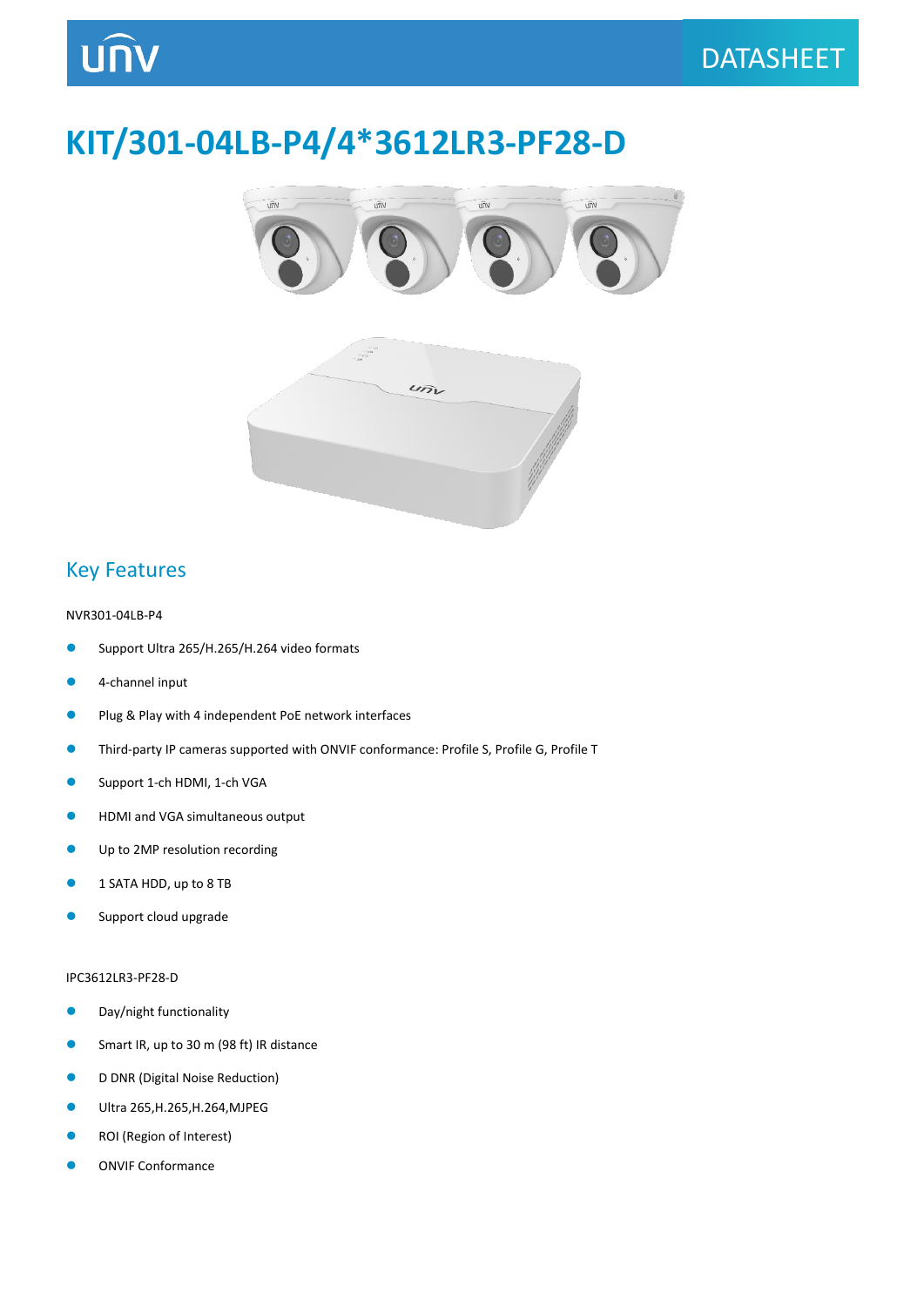## **UNV**

- Wide temperature range: -30°C to 60°C (-22°F to 140°F)
- Wide voltage range of ±25%
- $\bullet$  IP67

### Specifications

| <b>Model</b>              | NVR301-04LB-P4                                                                                                                                                                                                                |  |  |  |  |  |  |
|---------------------------|-------------------------------------------------------------------------------------------------------------------------------------------------------------------------------------------------------------------------------|--|--|--|--|--|--|
| Video/Audio Input         |                                                                                                                                                                                                                               |  |  |  |  |  |  |
| IP Video Input            | $4$ -ch                                                                                                                                                                                                                       |  |  |  |  |  |  |
| <b>Network</b>            |                                                                                                                                                                                                                               |  |  |  |  |  |  |
| Incoming Bandwidth        | 40Mbps                                                                                                                                                                                                                        |  |  |  |  |  |  |
| Outgoing Bandwidth        | 40Mbps                                                                                                                                                                                                                        |  |  |  |  |  |  |
| <b>Remote Users</b>       | 128                                                                                                                                                                                                                           |  |  |  |  |  |  |
| Protocols                 | P2P, UPnP, NTP, DHCP, PPPoE                                                                                                                                                                                                   |  |  |  |  |  |  |
| Video/Audio Output        |                                                                                                                                                                                                                               |  |  |  |  |  |  |
| HDMI/VGA Output           | HDMI:<br>1920x1080p /60Hz, 1920x1080p /50Hz, 1600x1200 /60Hz, 1280x1024 /60Hz, 1280x720 /60Hz, 1024x768 /60Hz<br>VGA:<br>1920x1080p /60Hz, 1920x1080p /50Hz, 1600x1200 /60Hz, 1280x1024 /60Hz, 1280x720 /60Hz, 1024x768 /60Hz |  |  |  |  |  |  |
| Recording<br>Resolution   | 1080p/960p/720p/D1/2CIF/CIF                                                                                                                                                                                                   |  |  |  |  |  |  |
| Synchronous<br>Playback   | $4$ -ch                                                                                                                                                                                                                       |  |  |  |  |  |  |
| Corridor Mode<br>Screen   | 3/4                                                                                                                                                                                                                           |  |  |  |  |  |  |
| <b>Decoding</b>           |                                                                                                                                                                                                                               |  |  |  |  |  |  |
| Decoding format           | Ultra 265/H.265/H.264                                                                                                                                                                                                         |  |  |  |  |  |  |
| Liveview/<br>Playback     | 1080p/960p/720p/D1/2CIF/CIF                                                                                                                                                                                                   |  |  |  |  |  |  |
| Capability                | 2 x 1080p@30, 4 x 720p@30                                                                                                                                                                                                     |  |  |  |  |  |  |
| <b>Hard Disk</b>          |                                                                                                                                                                                                                               |  |  |  |  |  |  |
| <b>SATA</b>               | 1 SATA interface                                                                                                                                                                                                              |  |  |  |  |  |  |
| Capacity                  | up to 8TB for each disk                                                                                                                                                                                                       |  |  |  |  |  |  |
| <b>External Interface</b> |                                                                                                                                                                                                                               |  |  |  |  |  |  |
| Network Interface         | 1 RJ45 10M/100M self-adaptive Ethernet Interface                                                                                                                                                                              |  |  |  |  |  |  |
| <b>USB Interface</b>      | Rear panel: 2 x USB2.0                                                                                                                                                                                                        |  |  |  |  |  |  |
| PoE                       |                                                                                                                                                                                                                               |  |  |  |  |  |  |
| Interface                 | 4 independent 100 Mbps PoE network interfaces                                                                                                                                                                                 |  |  |  |  |  |  |
| Max Power                 | Max 30W for single port                                                                                                                                                                                                       |  |  |  |  |  |  |
| Supported Standard        | IEEE 802.3at, IEEE 802.3af                                                                                                                                                                                                    |  |  |  |  |  |  |
| General                   |                                                                                                                                                                                                                               |  |  |  |  |  |  |
| Power Supply              | 48V~52V DC<br>Power Consumption: ≤5 W( without HDD)                                                                                                                                                                           |  |  |  |  |  |  |
| Working<br>Environment    | -10°C ~ + 55°C ( +14°F ~ +131°F), Humidity $\leq$ 90% RH(non-condensing)                                                                                                                                                      |  |  |  |  |  |  |
| Dimensions(W×D×H)         | $205$ mm × 205mm × 42mm(8.1" × 8.1" × 1.7")                                                                                                                                                                                   |  |  |  |  |  |  |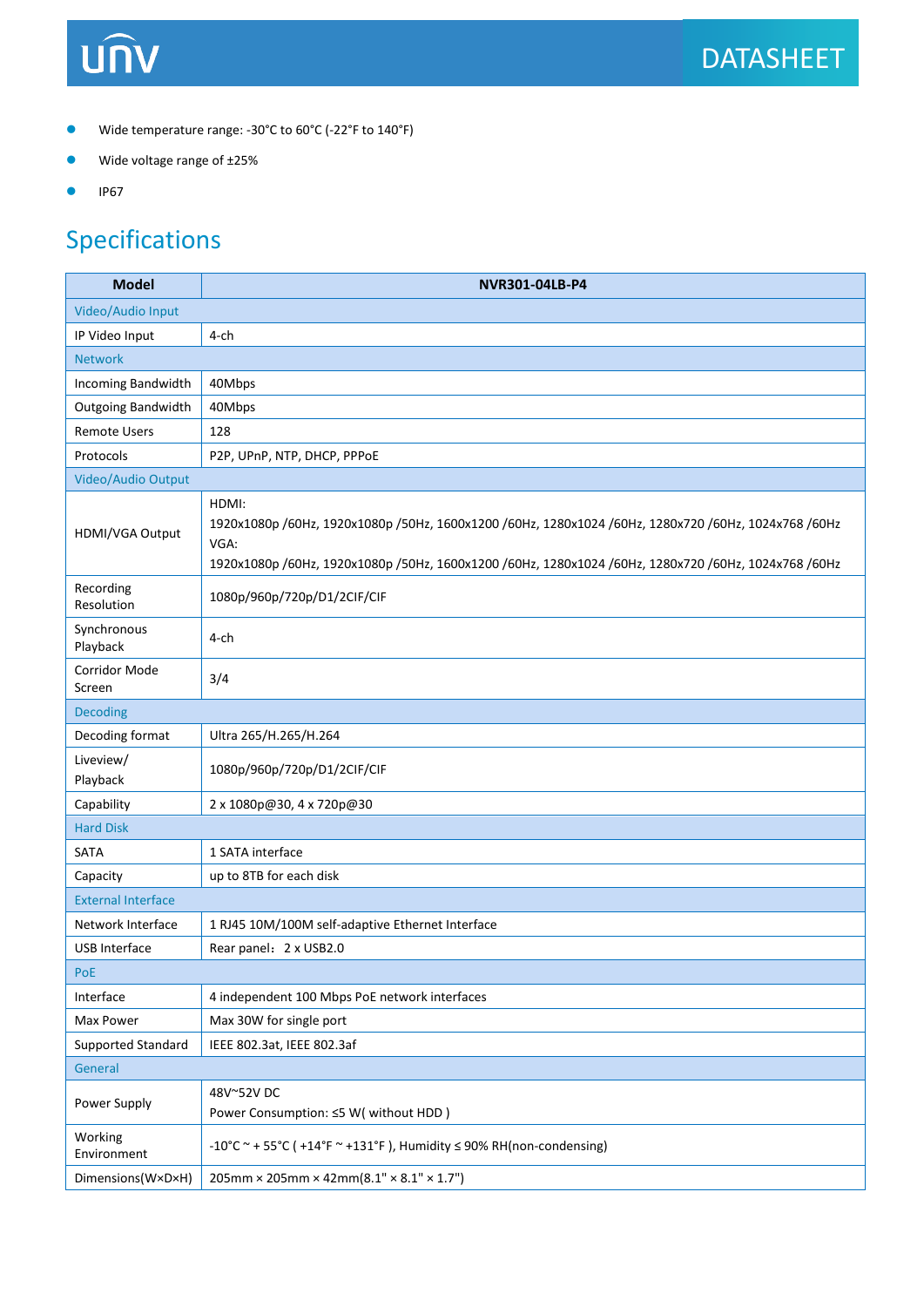# unv

| Weight ( without<br>HDD)          | 0.64kg (1.41lb)                                                                               |                                              |  |      |                            |     |  |             |  |  |
|-----------------------------------|-----------------------------------------------------------------------------------------------|----------------------------------------------|--|------|----------------------------|-----|--|-------------|--|--|
| <b>Model</b>                      | <b>IPC3612LR3-PF28-D</b>                                                                      |                                              |  |      |                            |     |  |             |  |  |
| Sensor                            | 1/2.7", 2megapixel, progressive scan, CMOS                                                    |                                              |  |      |                            |     |  |             |  |  |
| Lens                              | 2.8mm@F2.0                                                                                    |                                              |  |      |                            |     |  |             |  |  |
|                                   | Detect(m)<br>Lens                                                                             |                                              |  |      | Observe(m)<br>Recognize(m) |     |  | Identify(m) |  |  |
| <b>DORI Distance</b>              | 2.8 <sub>mm</sub>                                                                             | 46.7                                         |  | 18.7 |                            | 9.3 |  | 4.7         |  |  |
| Angle of view(H)                  | $86.5^\circ$<br>$112.7^\circ$                                                                 |                                              |  |      |                            |     |  |             |  |  |
| Angle of View (V)                 | $44.1^\circ$                                                                                  |                                              |  |      | $60.1^\circ$               |     |  |             |  |  |
| Angle of View (O)                 | $106.4^\circ$<br>$146.5^\circ$                                                                |                                              |  |      |                            |     |  |             |  |  |
| Shutter                           | Auto/Manual, 1/6~1/100000 s                                                                   |                                              |  |      |                            |     |  |             |  |  |
| Adjustment angle                  | $0^{\circ}$ ~360 $^{\circ}$<br>Pan:                                                           | $0^{\circ}$ ~90°<br>Tilt:<br>Rotate: 0°~360° |  |      |                            |     |  |             |  |  |
| Min. Illumination                 | Colour: 0.02 Lux (F2.0, AGC ON)<br>0 Lux with IR                                              |                                              |  |      |                            |     |  |             |  |  |
| IR Range                          | Up to 30m (98 ft) IR range                                                                    |                                              |  |      |                            |     |  |             |  |  |
| Day/Night                         | IR-cut filter with auto switch (ICR)                                                          |                                              |  |      |                            |     |  |             |  |  |
| S/N                               | >52dB                                                                                         |                                              |  |      |                            |     |  |             |  |  |
| <b>WDR</b>                        | Supported                                                                                     |                                              |  |      |                            |     |  |             |  |  |
| <b>Noise Reduction</b>            | 2D/3D                                                                                         |                                              |  |      |                            |     |  |             |  |  |
| Video                             |                                                                                               |                                              |  |      |                            |     |  |             |  |  |
| Max. Resolution                   | 1920×1080                                                                                     |                                              |  |      |                            |     |  |             |  |  |
| Video Compression                 | Ultra 265, H.265, H.264, MJPEG                                                                |                                              |  |      |                            |     |  |             |  |  |
|                                   | Main Stream: 1080P (1920*1080): Max. 25 fps;                                                  |                                              |  |      |                            |     |  |             |  |  |
| <b>Frame Rate</b>                 | Sub Stream: 720P (1280*720): Max. 25 fps;                                                     |                                              |  |      |                            |     |  |             |  |  |
|                                   | Third Stream: CIF (352*288): Max. 25fps                                                       |                                              |  |      |                            |     |  |             |  |  |
| OSD                               | Up to 4 OSDs                                                                                  |                                              |  |      |                            |     |  |             |  |  |
| Privacy Mask                      | Up to 8 areas                                                                                 |                                              |  |      |                            |     |  |             |  |  |
| ROI                               | Up to 2 areas                                                                                 |                                              |  |      |                            |     |  |             |  |  |
| <b>Motion Detection</b>           | Up to 4 areas                                                                                 |                                              |  |      |                            |     |  |             |  |  |
| <b>Network</b>                    |                                                                                               |                                              |  |      |                            |     |  |             |  |  |
| Protocols                         | IPv4,IGMP,ICMP,ARP,TCP,UDP,DHCP, RTP,RTSP,RTCP,DNS,DDNS,NTP,FTP,UPnP,HTTP,HTTPS,SMTP,SNMP,SSL |                                              |  |      |                            |     |  |             |  |  |
| Compatible<br>Integration         | ONVIF(Profile S), API                                                                         |                                              |  |      |                            |     |  |             |  |  |
| Interface                         |                                                                                               |                                              |  |      |                            |     |  |             |  |  |
| Network                           | 10/100M Base-TX Ethernet                                                                      |                                              |  |      |                            |     |  |             |  |  |
| General                           |                                                                                               |                                              |  |      |                            |     |  |             |  |  |
| Power                             | 12 V DC±25%, PoE (IEEE802.3 af)                                                               |                                              |  |      |                            |     |  |             |  |  |
|                                   | Power consumption: Max 5.5W                                                                   |                                              |  |      |                            |     |  |             |  |  |
| Dimensions $(\emptyset \times H)$ | Φ118x 96 mm (Φ4.6" x 3.8")                                                                    |                                              |  |      |                            |     |  |             |  |  |
| Weight                            | 0.2kg (0.44lb)                                                                                |                                              |  |      |                            |     |  |             |  |  |
| Working<br>Environment            | -30°C ~ +60°C (-22°F ~ 140°F), Humidity :10%~90% RH(non-condensing)                           |                                              |  |      |                            |     |  |             |  |  |
| Ingress Protection                | <b>IP67</b>                                                                                   |                                              |  |      |                            |     |  |             |  |  |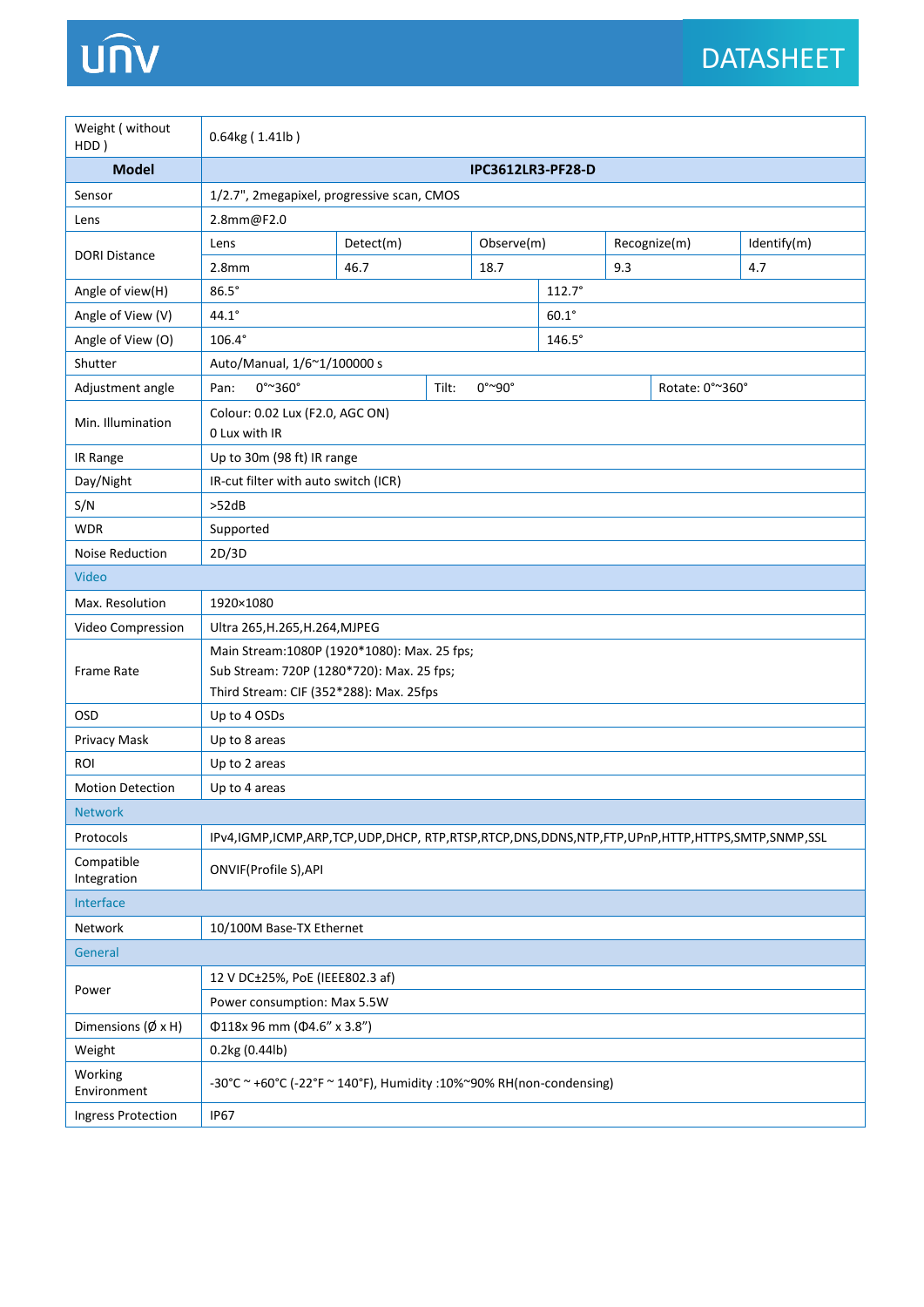## UNV

### Dimensions



### Rear Panel